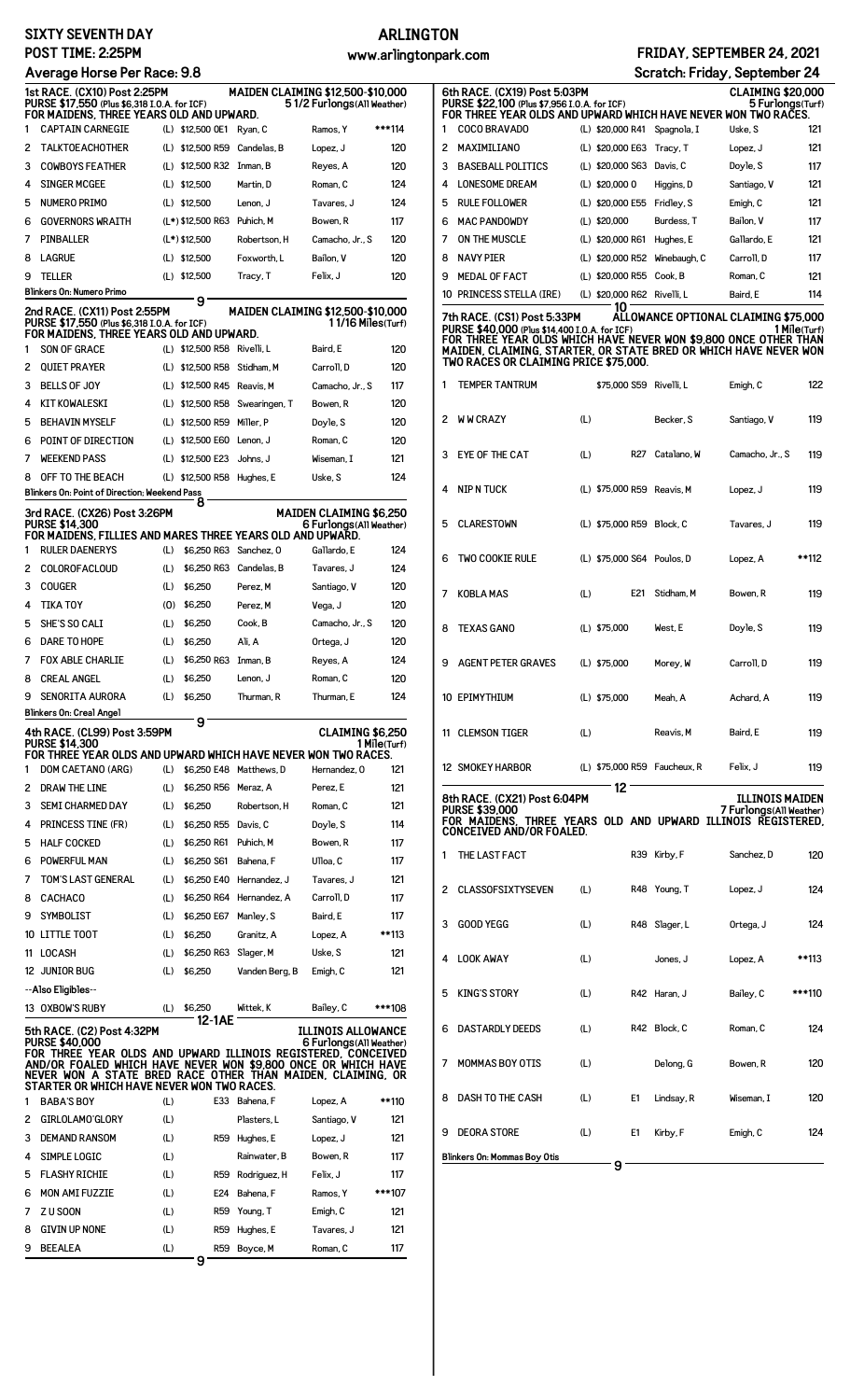#### **SIXTY SEVENTH DAY POST TIME: 2:25PM**

#### **Average Horse Per Race: 9.8**

| Average Horse Per Race: 9.8                                                                                                                                                                                                                                                                                 |
|-------------------------------------------------------------------------------------------------------------------------------------------------------------------------------------------------------------------------------------------------------------------------------------------------------------|
| 0ff Races:C1 - C3 - C4 - C5 - C6 - C7 - C8 - CS2 - CS3 - CS4 - CS5 - CS6 - CS7 -<br>CS8 - CS9 - CX20 - CX12 - CX22 - CX13 - CX23 - CX14 - CX24 - CX15 - CX25 -<br>CX16 - CX17 - CX18 - CL3                                                                                                                  |
| Extra Races For Saturday, September 25, 2021                                                                                                                                                                                                                                                                |
| (Entries Close on Wednesday, September 22, 2021)<br>CLAIMING (EXTRA RACE NO 10)<br>2006 Myse \$18,200. (Plus \$6,552 I.O.A. for ICF) For Three Year Olds and Upward Which Have Never Won                                                                                                                    |
| Two Races.<br>Three Year Olds. 120 lbs.                                                                                                                                                                                                                                                                     |
| <b>CLAIMING PRICE \$12,500</b>                                                                                                                                                                                                                                                                              |
| (Races Where Entered For \$8,000 Or Less Not Considered In Allowances)<br>SIX FURLONGS(All Weather)                                                                                                                                                                                                         |
| <b>EXTRA RACE NO 11</b><br>STARTER OPTIONAL CLAIMING<br>X11 Purse \$20,150. (Plus \$7,254 I.O.A. for ICF) For Three Year Olds and Upward Which Have Started For<br>A Claiming Price 0f \$8,000 Or Less In 2020 - 2021 or Claiming Price \$14,000.<br>Older 124 lbs.<br>Three Year Olds. $\ldots$ . 120 lbs. |
| Non-winners Of A Race At A Mile Or Over Since August 25. 3 lbs.<br><b>CLAIMING PRICE \$14.000</b><br>(Races Where Entered For \$7,000 Or Less Not Considered In Allowances)                                                                                                                                 |
| <b>ONE MILE(Turf)</b>                                                                                                                                                                                                                                                                                       |
| CLAIMING<br>X12 Purse \$22,100. (Plus \$7,956 I.O.A. for ICF) For Three Year Olds and Upward Which Have Never Won<br>Two Races.<br>Three Year Olds. 120 lbs.                                                                                                                                                |
| Older. 124 lbs.<br>Non-winners Of A Race At A Mile Or Over Since August 25. 3 lbs.<br><b>CLAIMING PRICE \$20,000</b><br>(Races Where Entered For \$16,000 Or Less Not Considered In Allowances)                                                                                                             |
| <b>ONE MILE(Turf)</b><br><b>MAIDEN</b><br><b>X13</b> EXTRA RACE NO 13<br><b>X13</b> Purse \$39,000. (Plus \$14,040 I.O.A. for ICF) For Maidens, Two Years Old.                                                                                                                                              |
|                                                                                                                                                                                                                                                                                                             |
| FIVE AND ONE HALF FURLONGS(All Weather)<br><b>CLAIMING</b><br><b>EXTRA RACE NO 14</b>                                                                                                                                                                                                                       |
| X14 Purse \$14,950. For Three Year Olds and Upward Which Have Not Won Two Races Since May 25, 2021<br>or Which Have Not Won Three Races In 2020 - 2021 or Which Have Never Won Four Races.                                                                                                                  |
| <b>CLAIMING PRICE \$5,000</b><br>(Races Where Entered For \$4,000 Or Less Not Considered In Allowances)<br>SIX FURLONGS(All Weather)                                                                                                                                                                        |
| <b>CLAIMING</b><br>- EXTRA RACE NO 15<br>X15 Purse \$15,600. For Fillies And Mares Three Years Old and Upward.                                                                                                                                                                                              |
| $\overline{0}$ Older. 124 lbs.<br>Three Year Olds. 120 lbs.<br>Non-winners Of A Race At A Mile Or Over On The Turf Since August 25. 3 lbs.<br><b>CLAIMING PRICE \$5,000</b>                                                                                                                                 |
| (Races Where Entered For \$4,000 Or Less Not Considered In Allowances)<br><b>ONE MILE(Turf)</b>                                                                                                                                                                                                             |
| ONE MILE(Turf)<br>CLAIMING<br>X16 Purse \$13,000. For Fillies And Mares Three Years Old and Upward Which Have Never Won Two Races.<br><b>CI ATMING</b>                                                                                                                                                      |
| <b>CLAIMING PRICE \$4,000</b>                                                                                                                                                                                                                                                                               |
| (Races Where Entered For \$3,200 Or Less Not Considered In Allowances)                                                                                                                                                                                                                                      |
| ONE MILE(All Weather)<br><b>X17</b> Purse \$13,000. For Maidens, Three Years Old and Upward.<br>Three Year Olds (Three Years of the Call Three Years of the CLAIMING)<br>Three Year Olds. 120 lbs.                                                                                                          |
| <b>CLAIMING PRICE \$6.250</b><br>EXTRA RACE NO.18<br>EXTRA RACE NO.18<br>PIECE 118 AND TO BE SERVED NOTE:                                                                                                                                                                                                   |
| X18 EX IRA RACE NO 18<br>Years 014 and Upward Which Have Never Won Three Races.<br>Years 01d and Upward Which Have Never Won Three Races.<br>Three Year Olds 1900 line of the Control of the Charles Three Sear Olds.                                                                                       |
| <b>CLAIMING PRICE \$12,500</b>                                                                                                                                                                                                                                                                              |
| (Races Where Entered For \$8,000 Or Less Not Considered In Eligibility Or<br>Allowances)                                                                                                                                                                                                                    |
| SIX FURLONGS(All Weather)                                                                                                                                                                                                                                                                                   |
| SIX FURLONGS(All Weather)<br><b>X19</b> EXTRA RACE NO 19<br>Purse \$16,900. (Plus \$6,084 I.O.A. for ICF) For Three Year Olds and Upward Which Have Started For<br>A Claiming Price Of \$4,000 Or Less In 2020 - 2021.<br>Three Year Olds                                                                   |
| Non-winners Of A Race At A Mile Or Over Since August 25. 3 lbs.<br>(Races Where Entered For \$4,000 Or Less Not Considered In Allowances)<br>ONE MILE AND ONE SIXTEENTH(All Weather)                                                                                                                        |
| $\mathsf{\Lambda}$ EXTRA RACE NO 20<br><b>MAIDEN</b><br>X20 Purse \$39,000. (Plus \$14,040 I.O.A. for ICF) For Maidens, Fillies Two Years Old.                                                                                                                                                              |
|                                                                                                                                                                                                                                                                                                             |
| ONE MILE(Turf)<br>X21 Purse \$39,000. (Plus \$14,040 I.O.A. for ICF) For Maidens, Fillies And Mares Three Years Old and<br>Instant University (Plus \$14,040 I.O.A. for ICF) For Maidens, Fillies And Mares Three Years Old and<br>Upward.                                                                  |
| Three Year Olds. 120 lbs. 01der. 124 lbs.                                                                                                                                                                                                                                                                   |
| ONE MILE(Turf)<br>X22 Purse \$24,050. (Plus \$8,658 I.O.A. for ICF) For Maidens, Fillies Two Years Old.<br>MAIDEN CLAIMING                                                                                                                                                                                  |
| <b>CLAIMING PRICE \$25,000</b><br>FIVE AND ONE HALF FURLONGS(All Weather)                                                                                                                                                                                                                                   |
| CLAIMING<br>X23Purse \$16,900. For Three Year Olds and Upward Which Have Not Won A Race Since April 25 or Which<br>Have Never Won Four Races.                                                                                                                                                               |
| <b>CLAIMING PRICE \$7,500</b>                                                                                                                                                                                                                                                                               |
| (Races Where Entered For \$6,250 Or Less Not Considered In Eligibility Or<br>Allowances)                                                                                                                                                                                                                    |

| SIX AND ONE HALF FURLONGS(A11 Weather) |  |
|----------------------------------------|--|

| <b>X24</b> EXTRA RACE NO 24<br><b>STARTER OPTIONAL CLAIMING</b><br>Have Started For A Claiming Price 0f \$8,000 Or Less In 2020 - 2021 or Claiming Price \$14,000<br><b>CLAIMING PRICE \$14.000</b>                                |
|------------------------------------------------------------------------------------------------------------------------------------------------------------------------------------------------------------------------------------|
| (Races Where Entered For \$7.000 Or Less Not Considered In Allowances)                                                                                                                                                             |
| SIX AND ONE HALF FURLONGS(All Weather)                                                                                                                                                                                             |
| CLAIMING<br>X25 Purse \$13,000. For Three Year Olds and Upward Which Have Not Won A Race Since May 25, 2021 or<br>Which Have Not Won Two Races In 2020 – 2021 or Which Have Never Won Four Races.<br><b>CLAIMING PRICE \$4.000</b> |
| (Races Where Entered For \$3,200 Or Less Not Considered In Eligibility Or                                                                                                                                                          |
| Allowances)                                                                                                                                                                                                                        |
|                                                                                                                                                                                                                                    |
|                                                                                                                                                                                                                                    |
| SIX FURLONGS(All Weather)                                                                                                                                                                                                          |
| CLAIMING<br>X26Purse \$18,200. (Plus \$6,552 I.O.A. for ICF) For Fillies Three Years Old or Fillies and Mares Four<br>Years Old and Upward Which Have Never Won Three Races.                                                       |
| Three Year Olds. 120 lbs. 01der. 124 lbs.                                                                                                                                                                                          |
| Non-winners Of A Race At A Mile Or Over Since August 25. 3 lbs.<br><b>CLAIMING PRICE \$12.500</b>                                                                                                                                  |
|                                                                                                                                                                                                                                    |
| (Races Where Entered For \$8,000 Or Less Not Considered In Eligibility Or                                                                                                                                                          |
| Allowances)                                                                                                                                                                                                                        |
| <b>ONE MILE(Turf)</b>                                                                                                                                                                                                              |
|                                                                                                                                                                                                                                    |
| CLAIMING<br>X27 Purse \$22,100. (Plus \$7,956 I.O.A. for ICF) For Fillies And Mares Three Years Old and Upward Which<br>Have Never Won Two Races.                                                                                  |
|                                                                                                                                                                                                                                    |
| <b>CLAIMING PRICE \$20.000</b><br>(Races Where Entered For \$17,500 Or Less Not Considered In Allowances)                                                                                                                          |

**Training ends Saturday, October 2nd. The last day of occupancy of barns and temporary housing is Tuesday, October 5th at noon. Per the contract with the ITHA all stalls must be left clean on departure.**

**Deposits will not be returned if stalls are not cleaned.**

**SCRATCH TIME IS 10:00 A.M.**

**\*\*\*\*\*\*\*\*\*\*\*\*\*\*\*\*\*\*\*\*\*\*\*\*\*\*\*\*\*\*\*\*\*\*\*\*\*\*\*\***

**Everyone here at Arlington would like to extend our gratitude to all the owners and trainers who have supported us this year and in many years prior. We are pleased to offer licensed owners and trainers and their guests a "Day At The Races" on us on Thursday September 23, 2021 in an executive box. You may sign up by visiting Arlingtonpark.com, Click the Racing tab, Click Horseman/Horsewoman information and click to open the Owners and Trainers Appreciation Day form. Please fill out and submit. Not only seating, but we will provide you with a 20% discount on your total food and beverage purchase from a server in the box seats. Thank you all so very much for your support and unwavering loyalty to Arlington.**

#### **SECURITY NOTICE:**

**Security has requested that we notify horsemen to be aware of the large number of people walking through the tunnel out to the track. For large groups, especially with young children, please go up to the grandstand to access the apron.**

**ATTENTION HORSEMEN/HORSEWOMEN: IF THERE IS ANYBODY WHO WANTS TO WRITE A CHECK TO THE HORSEMEN'S BOOKKEEPER'S OFFICE: Please make sure the check is written out to the person's name or Arlington Park. We cannot accept checks in a partnership name, company name or stable name.**

**TRAINERS: All horses not tattooed, must be digitally tattooed. Process is still to pay the horsemen's bookkeeper. If you have any questions, call Ken Winebaugh at 815-715-2693.**

**There will be a donation of \$5.00 per horse per start for Galloping Out. If you do not wish to participate in this program, you must sign the Opt-Out Declaration Form in the Horsemen's Bookkeeper's Office or the ITHA Office.**

**Training Hours: Main Track - 7 Days a week 6:00 am-10:00am (break at 8:00am). Training Track - 6:00am-10:00am (break at 7:20am) Sundays, Tuesdays, Wednesdays, Fridays and Saturdays. CLOSED: Mondays and Thursdays.**

**Schooling (Gate): 7:30-9:30am. Wednesday through Sunday. If you have any questions, call Oakie at 708.653.7048.**

**TRAINERS: You are responsible for putting up security signs on any horse that is in to race at least 4 hours and 15 minutes prior to their race's post time. Trainers who fail to do so may be fined up to \$500.**

**TRAINERS: PER ILLINOIS RACING BOARD RULE 603.70 (I)(1)(F). YOU ARE REQUIRED TO ENSURE YOUR HORSE THAT IS IN TO RACE, IS GUARDED AT ALL TIMES AFTER RECEIVING LASIX UNTIL THE HORSE IS TAKEN TO THE PADDOCK. OTHERWISE IT WILL BE SCRATCHED. If your horse is not on Lasix, your horse will have to be in two hours prior to post time.**